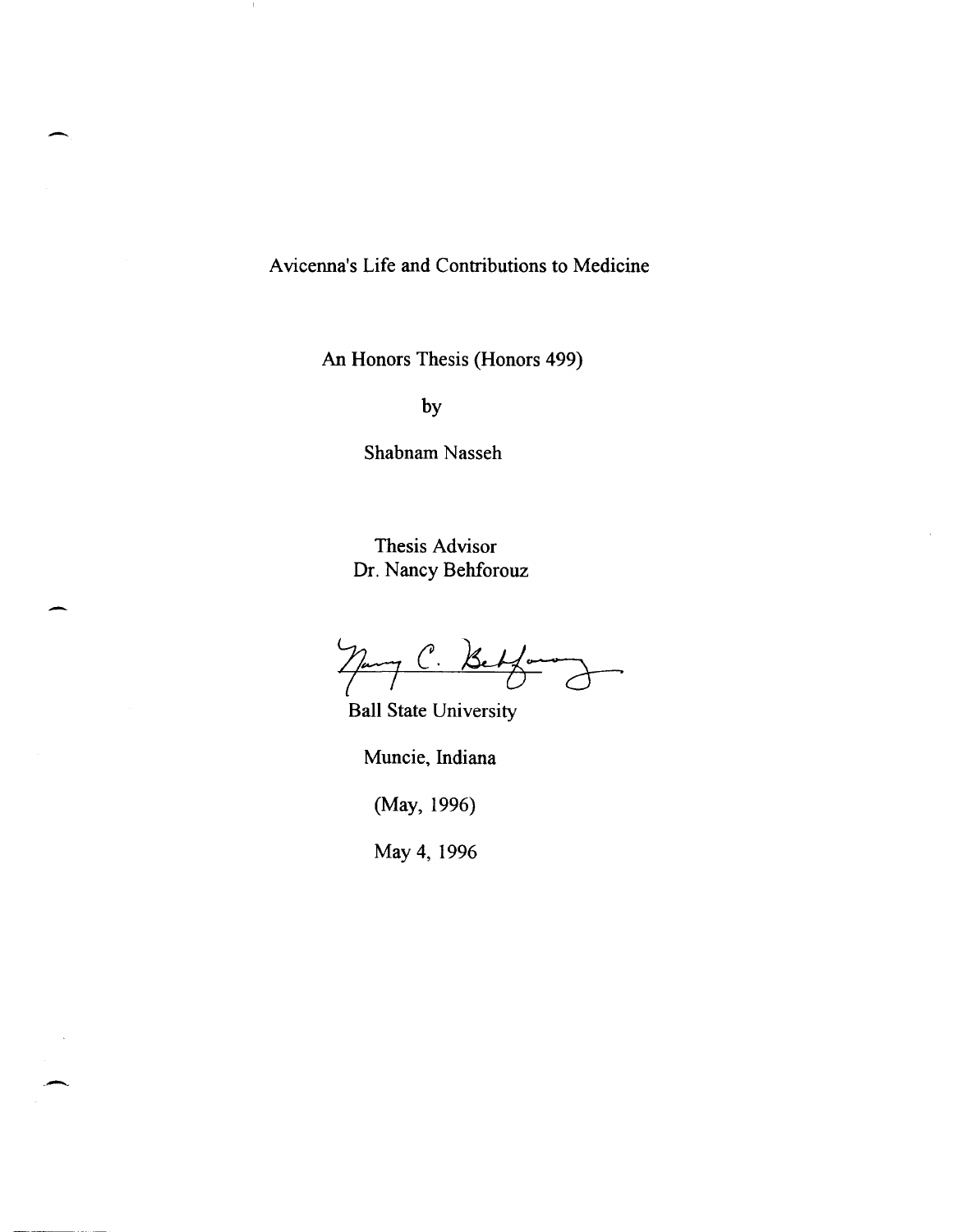Abstract

-

",-

This paper discusses the life of Avicenna, a medieval Middle Eastern scholar. It concentrates on his theories about the human body and his contributions to the field of medicine, even though he made contributions to many different fields. There is also a discussion of the role that his book, The Canon, played in Persia and Europe. Finally, the Middle Eastern and Western views about his life and contributions to medicine are contrasted.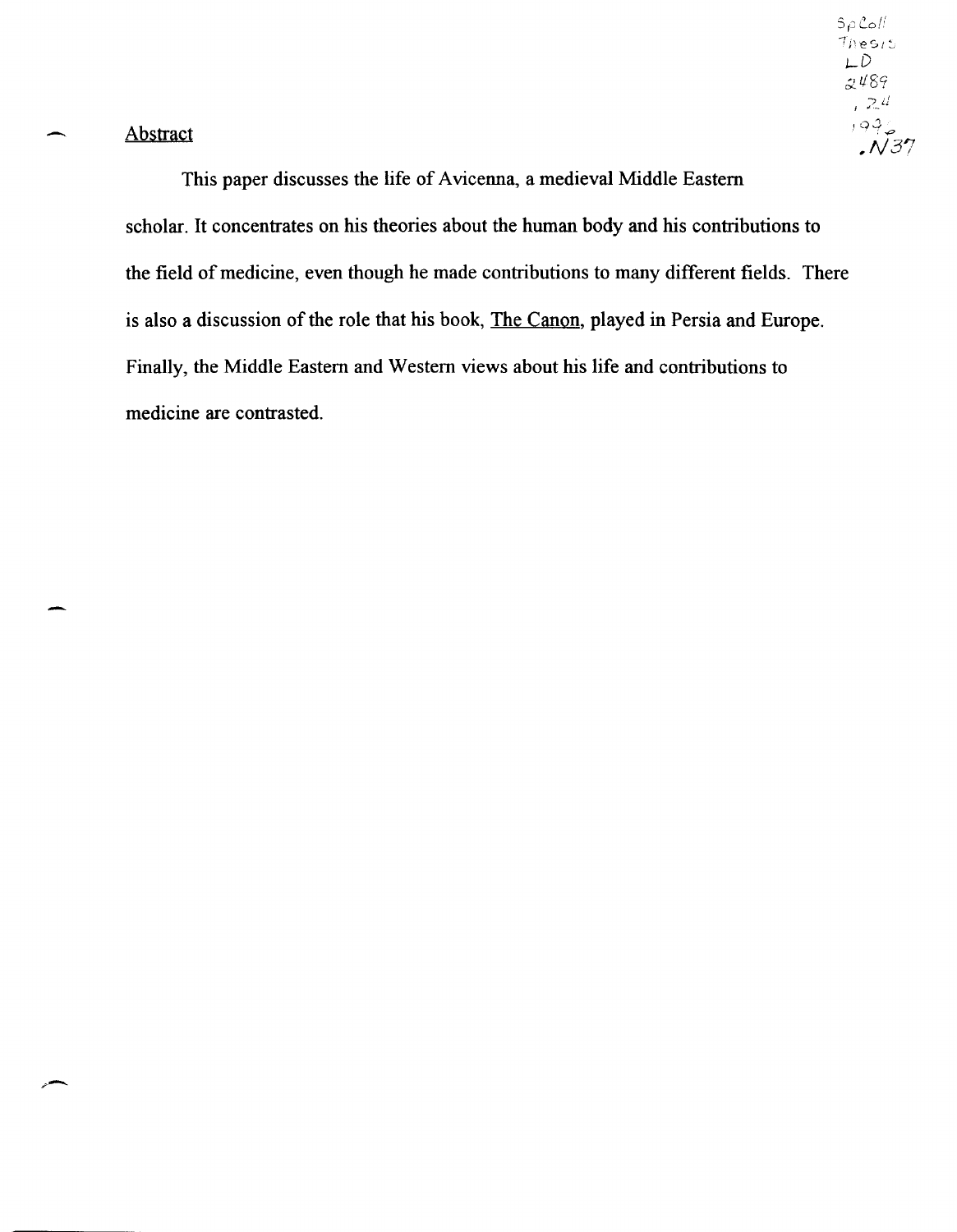Ali Ibn Sina, or by his Latin name A vicenna, was a well known scholar of the Islamic period that extended from 732-1096. He became known in the Islamic world for his work in almost every academic field ranging from theology to metaphysics, yet he had his most profound effect on the rest of the world in the field of medicine. His book The Canon became used as an encyclopedia of medical knowledge in Iran, and sections of it served as a textbook for many years in European medical schools. Few men that have come after him have had such an effect upon their civilization and its subsequent history  $(1)$ .

-

-

In 980 A vicenna was born in the city of Bukhara, a metropolitan city located in what is today southern Russia. At that time Bukhara was under the control of the Samanid family, who ruled a large empire extending from the Caspian sea through most of modem Iran and into Russia from 875-1005 (I). Avicenna was fortunate to be a citizen of the Samanid empire because of the ruling family's appreciation of knowledge. Under the rule of Amir laihani (914-938) the Samanid empire experienced its golden period. This golden period predated A vicenna's life, but it would play an important role in his future academic achievement. Amir laihani wrote many books containing detailed maps and information about people from other countries, and he had an immense appreciation for educated men. He went out of his way to make Bukhara an attractive location for the leading scholars of the time in fields ranging from biology to geography. Before long Bukhara acquired the reputation of being the center of learning for the Islamic world (1). Since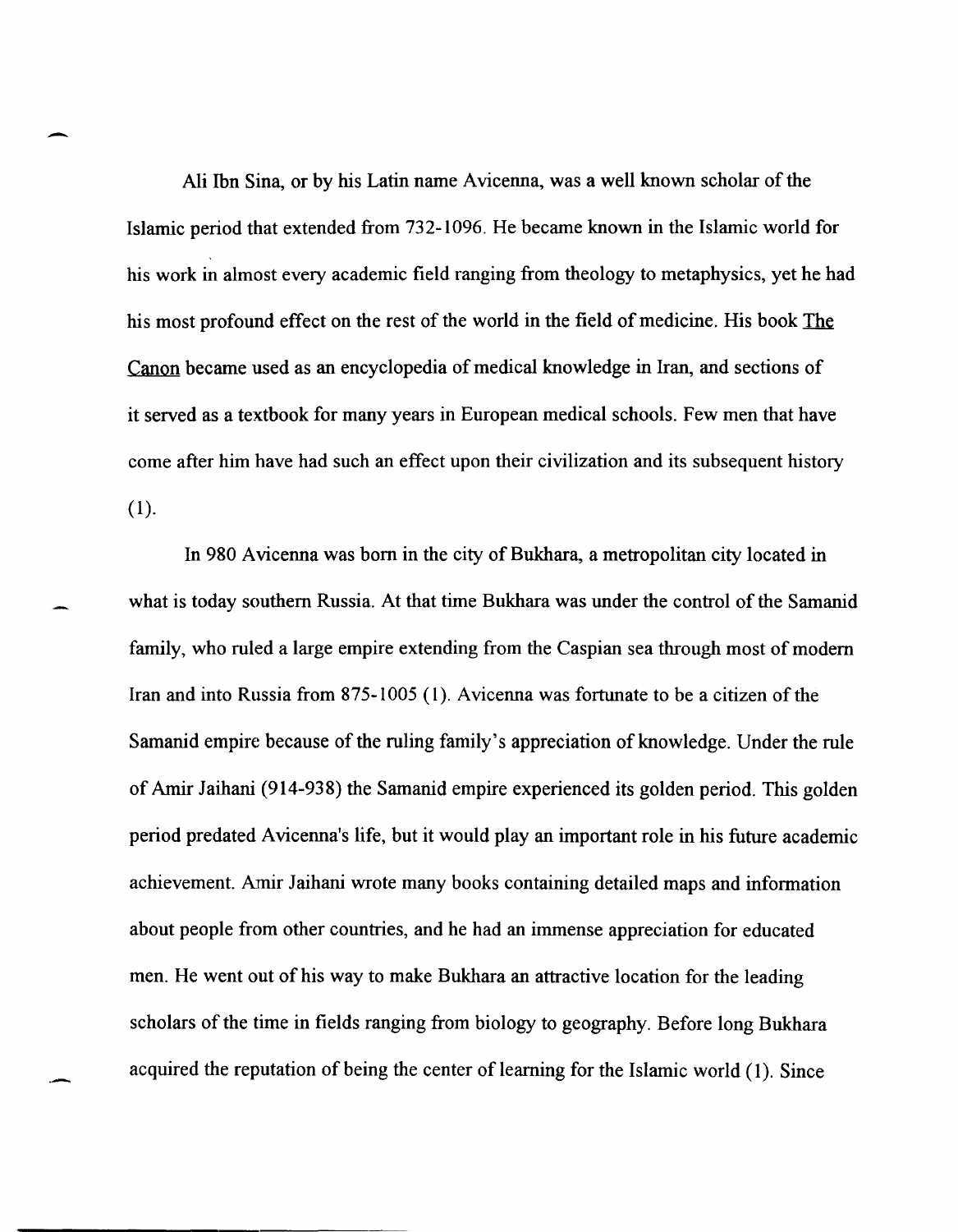there were so many scholars in Bukhara, it also had one of the largest libraries of the period. The Bukhara library was stocked with books that were translated into Persian about medicine and the use of different kinds of drugs (1). Bukhara's wealth of readily available information would set the stage for A vicenna's thirst for knowledge.

-

-.

-

A vicenna's father served as a Samanid governor of Karmaytan, a town near Bukhara. Because of his father's position A vicenna had access to all of the top teachers and exclusive schools. He used this privilege to study under Nateli, one of the greatest teachers of the period, until he decided to focus on the field of medicine. Then he studied under the physicians Abu Mansur Qomri and Abu Sahl Masihi (1). Avicenna's training as a physician was very similar to the medical training of today, except that the study of medicine began at a younger age. When A vicenna was in his early teens, he spent each day following a physician around the hospital and then each evening listening to professors give lectures on the theories behind medicine. He even started treating patients for free just so he could learn more about the diseased state of the human body (2). After each student finished his study of medicine, he was required to take an exam before starting to practice. It is not known how strictly this exam was enforced or what the content was, but it served as a means of ensuring each new physician had a certain degree of competence (2). Avicenna began to practice medicine professionally at the age of seventeen under Samanid Nuh b. Mansur, and due to his drive and thirst for knowledge, he was well schooled in the Greek sciences by the time he was eighteen. Avicenna's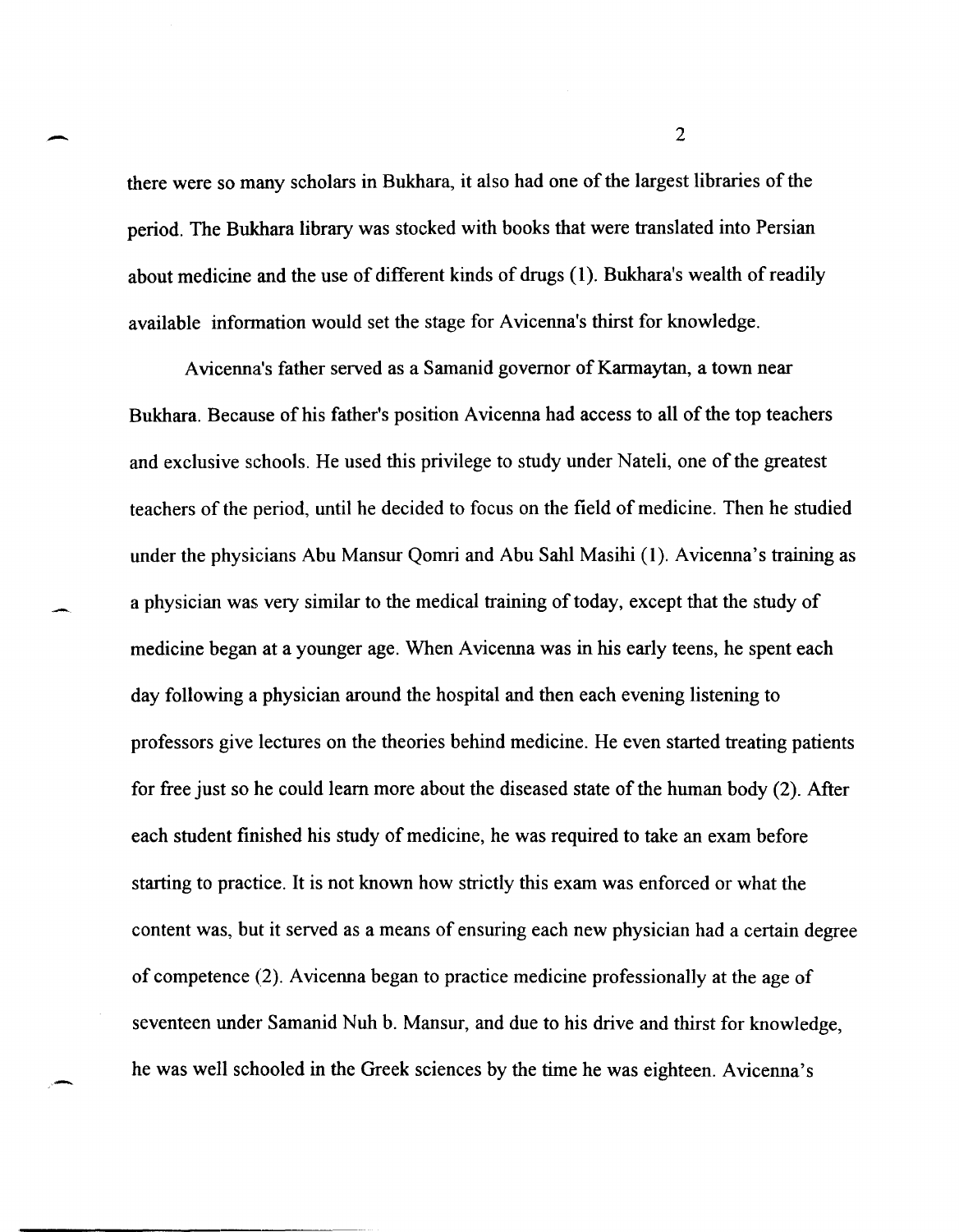career as a physician did not really start until the Amir of Bukhara became ill. None of the established physicians could find a cure for the Amir. Finally in desperation, Avicenna and the other lesser known physicians were allowed to treat him. Avicenna succeeded in curing him and was given full access to the royal library as a reward (2). Through the use of the royal library he was able to expand his knowledge about the human body and its diseases.

-

--

A few years later two separate events, the death of his father and the decline of the Samanid empire, led Avicenna to leave Bukhara at the age of 19. This started a new chapter in Avicenna's life of constant movement and instability. Throughout the rest of his lifetime he lived in five different cities, and he used his skills as a physician to gain acceptance into each city's ruling family. At the age of 34, he arrived in Ray in 1014 and gained favor with the ruling family by treating the heir to the throne, Majd-al-dawla, for black bile disease (3). After he cured the heir, he was welcomed to stay and make his life there, but Ray was attacked only one year later and the ruling family was overthrown. This forced him to begin traveling yet again. He finally found rest in Isfahan, where he remained for thirteen years until his death in 1037 (1).

As Avicenna traveled from city to city he wrote over one hundred books ranging in subject from music, astrology, logic and medicine to even different kinds of wine (4). The one book that Avicenna's life has come to be known by is The Canon. He started The Canon when he lived in Jorjan at the age of 32 in 1012, and he finally finished it in 1014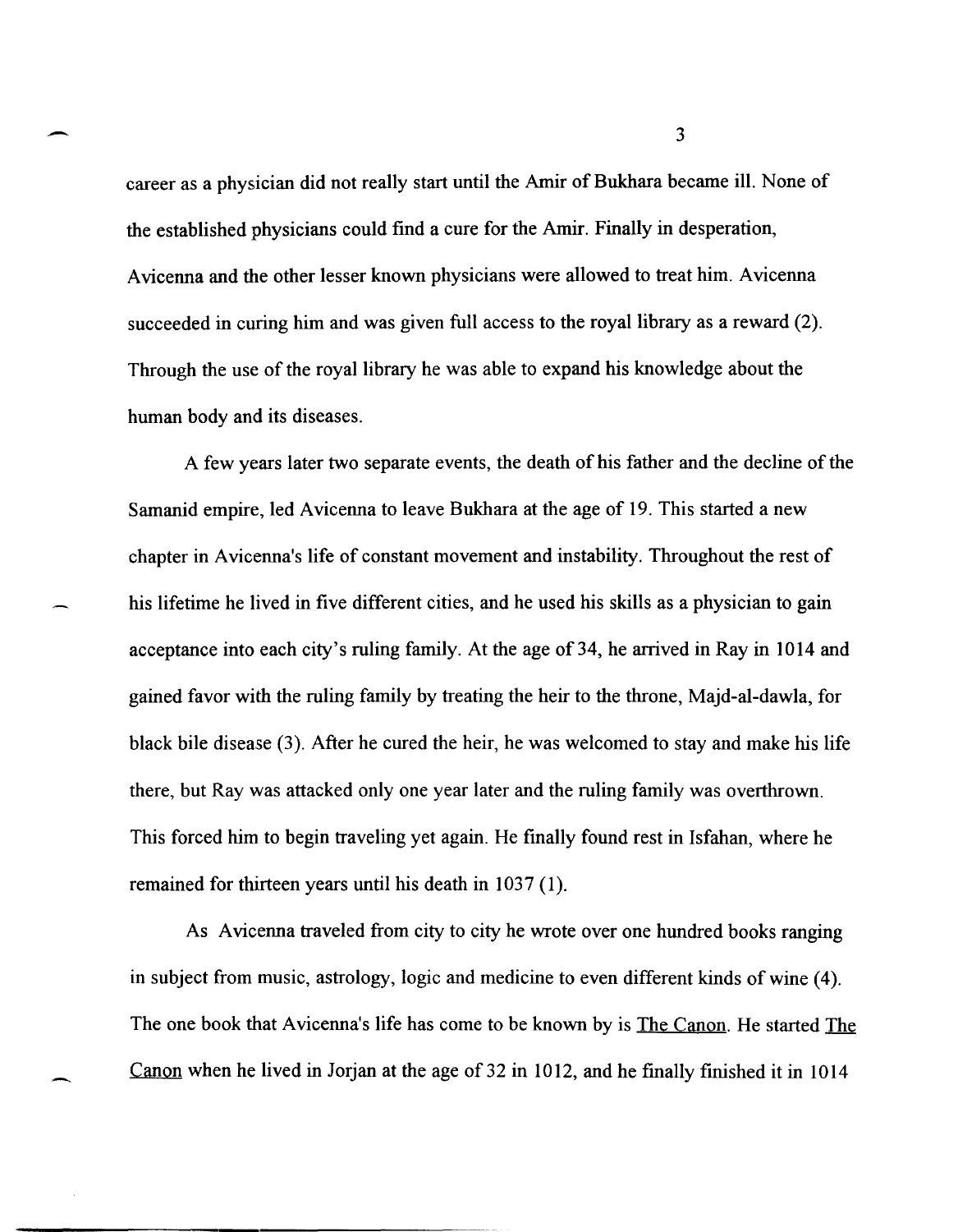in Ray. It is a compilation of all that was known about Greek and Islamic medicine up to that point, and it addressed Avicenna's views on the debate between Galenic and Aristotelian medicine. It was revolutionary because no one had tried to organize all of that knowledge into one book before.

The Canon was divided into four books and contained over one million words (5). Each book was then further subdivided into a fen. Book one is divided into four fen and opens with the principles of physiology. From there it moves on to the basic principles of medicine. Book two consists of a list of alphabetically arranged drugs, their properties, and their uses. Book three is the largest book and is made up of 21 fen. It gives a comprehensive look at the diseases of the major organ systems moving from head to toe and their treatment. Book four is divided into seven fen and looks at diseases that affect the whole body or occur in any part of it (5). The books of The Canon contain a wealth of well organized information.

The Canon opens with a statement of what A vicenna believed to be the purpose of medicine: " Medicine is a science by which we learn about the conditions of the human body in health and in the absence of health, in order to maintain health or to restore it." (6). Avicenna believed that a physician's only purpose was to concern himself with the different states of the human body. He strongly believed that a physician had no use for the philosophy behind how or why things in the natural world occurred. He also used the opening statement to establish that medicine was indeed a science. Some people

-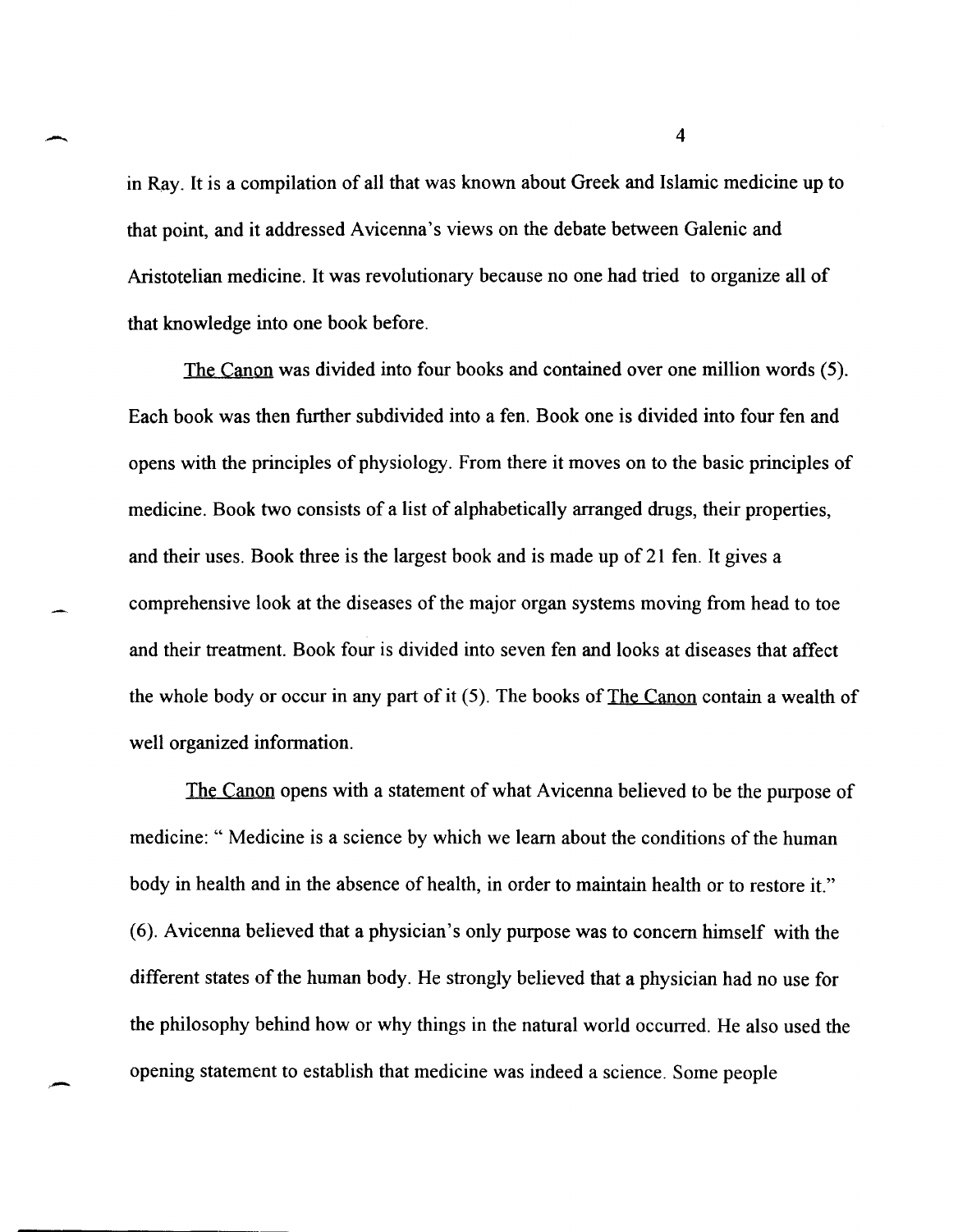questioned whether the practical side to medicine was a true science if its only purpose was to solve problems and not to theorize about philosophical dilemmas (6). Medicine was also plagued with a lot of untrained charlatans that went around praying on the superstitions of the uneducated in order to make money (2). Thus, the question of whether the practice of medicine was a science was under heated debate. A vicenna tried to settle the debate by clearly stating in the first few pages of The Canon that medicine was indeed a science even though it did not concern itself with the question of why the world worked.

A vicenna then went on to address what the human body was made of and how it became diseased. He believed that everything in the world, including the human body, was made up of a mixture of the four basic elements: earth, water, air, and fire. The earth and water served as the two heavy elements and aided in the formation of matter, while the air and fire served as the two light elements and contributed to the motion of matter or its spirit (5). Each element then performed a specific function in the human body. Fire helped in the process of maturation, air helped in rarefying and elevating substances, earth preserved shapes, and water received shapes (5). Therefore a table, dog, or human each contained its own unique mixture of earth, water, air, and fire.

He also presented the Galenic idea that the body consisted of four humors: blood, phlegm, yellow bile, and black bile. The humors served as sites for the conversion of nutrients and could be classified as being good or bad (5). The mixture and ratio of these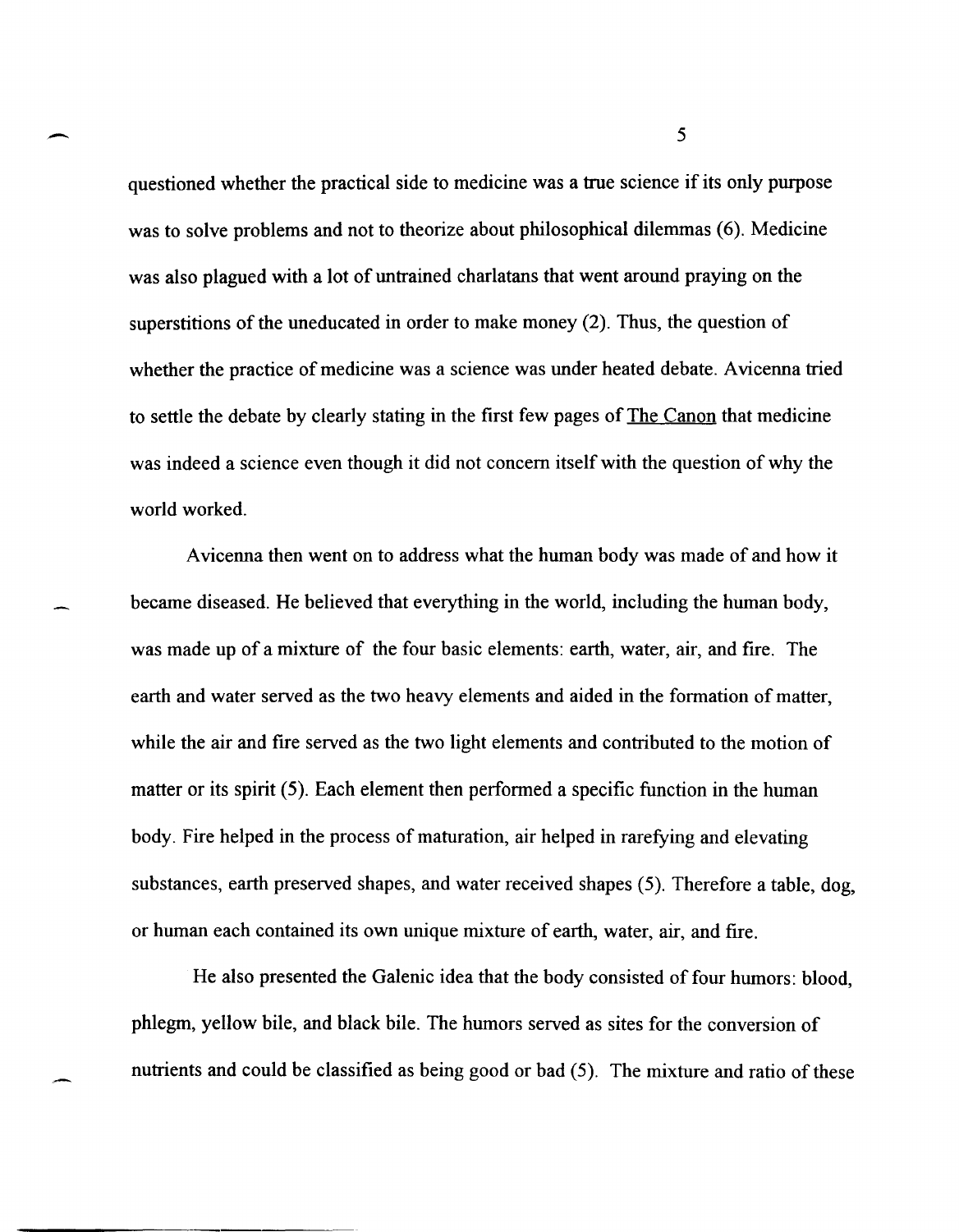four humors determined each person's temperament (6). He thought that diseases were caused by an imbalance of the four elementary qualities, or by the faulty composition of the body, or by trauma to the body (5). If the disease was caused by an imbalance of the four elementary qualities of hot, cold, dry, and wet, then the cause of the imbalance could be traced to either the patient's environment, regimen, or psychology. He believed that a regimen imbalance could have been brought on by a disturbance in the patient's ratio of sleep to awake, motion to rest, or food to drink (5). Therefore if a patient was not getting enough sleep or was getting too much sleep it would cause a disturbance in the natural balance of hot, cold, wet, and dry in the person's body. This would then lead the person to feel ill and be in a diseased state.

A vicenna also believed that not only was a person's body as a whole made up of hot, cold, dry, and wet, but that each organ system was also made up of its own mixture of these four qualities, this mixture was called complexion. The complexion of each part of the body was compared to the palm of the hand because the palm was considered to be the most temperate area of the body (5). He composed four lists comparing each part of the body's complexion to that of the palm. Each list started with the extremes for hot, cold, wet, or dry and worked its way down to the temperate complexion of the palm. A physician was then able to diagnose a disease by comparing the complexion of the diseased part of the body to that of the palm and then comparing that to the list. A vicenna also believed that the complexion of a person was sex linked and changed as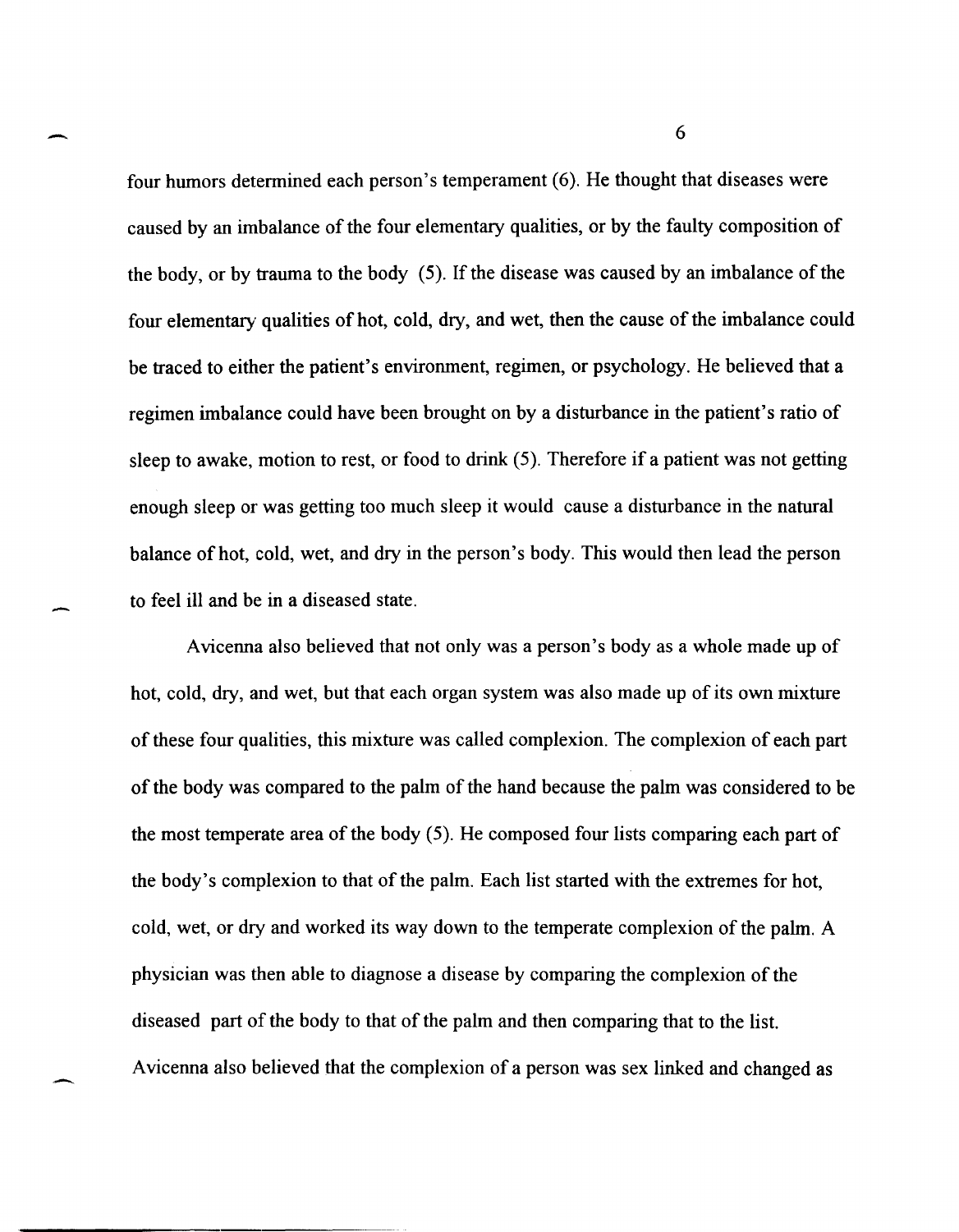the person aged. He thought that as a person grew older their heat dissipated, therefore children and youths were hotter than adults. This served as an explanation for death; as a human aged his or her heat grew less and less until death occurred.

In The Canon A vicenna also touched on the debate that was occurring between the group that followed Galen and the opposing group that followed Aristotle over the functions of the brain and heart. Even though most of Avicenna's medical practices mimicked those of Galen's, he strongly believed in Aristotle's philosophy of how the body and natural world was organized. In his book he sided with Galen on the practical side of medicine, yet he rebuked Galen's interest in the theoretical side of medicine and championed Aristotle's theories. The followers of Aristotle believed that the heart served as the center of the body's soul and was the organizing center for its functions. They believed that nerves, blood vessels (Aristotle did not make a differentiation between arteries and veins), and movements all originated in the heart (6). The followers of Galen on the other hand believed in the triad of primary organs. They thought that the heart, brain, and liver served as the primary organs of the body. The brain served as the origin of all the nerves, the heart was the origin of all of the arteries, and the liver was the origin of all the veins and served as the site of digestion (6). A vicenna knew that because of the advances in anatomy that had occurred since Aristotle's time he could not disprove Galen's claims, yet he did not want to disprove Aristotle. He, therefore, agreed with Galen that the primary organs formed a triad, but he argued that when a fetus was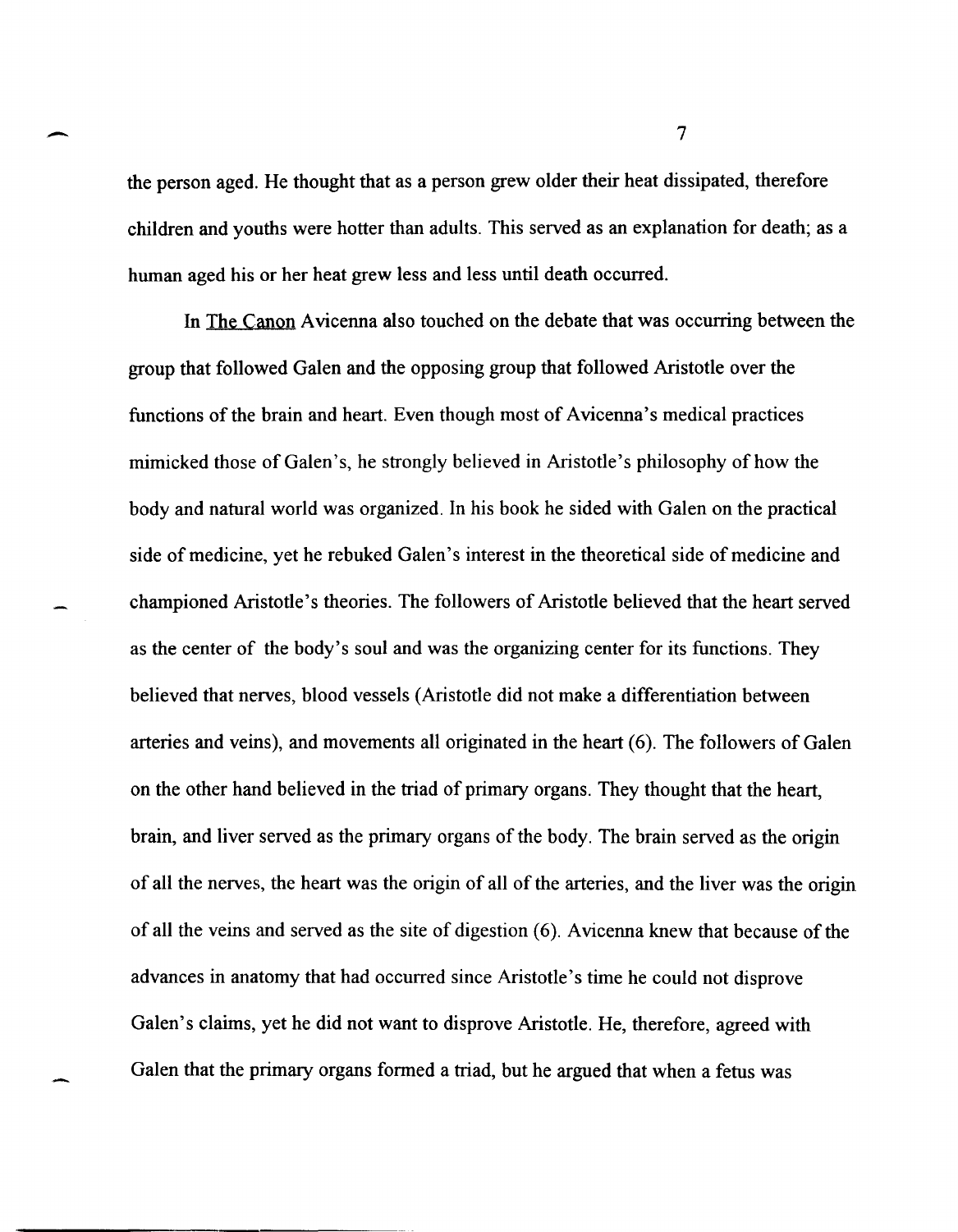developing, the heart served as the first organ to fonn and had to be the primary site of control for the formation of all subsequent tissues and organs (6).

Another commonly debated topic between the followers of Galen and Aristotle was the exact anatomy of the heart. It was commonly believed that the circulatory system was divided into two. The arteries originated in the heart and got smaller in size as they moved towards the periphery of the body, and the veins originated in the liver and decreased in size as they moved towards the periphery of the body also. The blood flowed in the arteries and veins in a "centerfugal manner" (sic). The flow decreased in volume as it moved away from its two starting points because it was a nourishment, and it was used up by the body (2). It was also generally believed that all the blood eventually had to move through the heart and lungs. The controversy arose over the pulmonary vessels and how the blood moved from the right side of the heart to the left side. A vicenna believed that there had to be some kind of visible connection between the two sides of the heart. He argued that if anatomists looked hard enough they would eventually fmd the elusive connection (2). He also thought that since the pulmonary vessels were double they had two functions. The first function was to move blood to the heart and lungs for nourishment. The second function was to move blood to the lungs for aeration (2). It took another three hundred years before Avicenna was proven wrong, and it was realized that the only function of the pulmonary vessels is to move blood to the lungs for gas exchange and then back to the heart.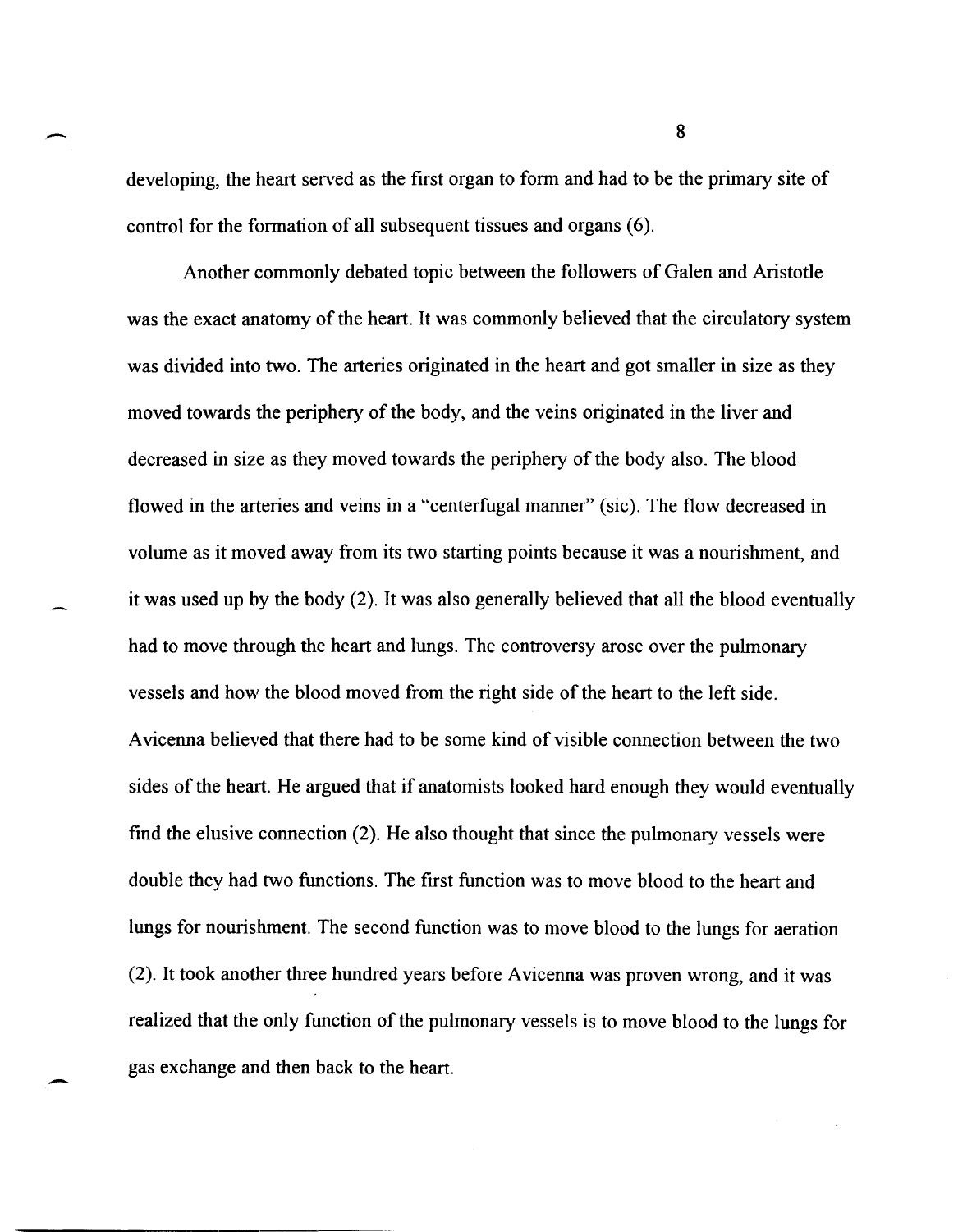Another area in which Galen and Aristotle sharply differed was in the area of conception. Galen argued that both the female and the male contributed "semen" to the child because the child resembled both parents (5, 6). Aristotle on the other hand thought that only the male contributed "semen" to the child and was the sole carrier of the spirit of the fetus. The female served only a passive role in the conception of the child and was the carrier of the male's spirit (5,6). In this debate Avicenna sided with Galen and wrote that the male and female each equally contributed to the formation of a baby. The male contributed semen from his testicles and the female contributed "semen" from her ovaries. This finally laid to rest Aristotle's idea of reproduction.

In The Canon Avicenna addressed many theories behind medicine, but he also characterized the symptoms of many different diseases. For hundreds of years it was believed that small pox and measles were the same, therefore no distinction was made between the two. Rhazes, another great physician of the Islamic period, was the first person that characterized measles as a separate disease. Soon after, Avicenna backed up Rhazes' observation when he wrote:

Know, then, that measles is a bilious small-pox. In most respects there is no difference between them, save only that measles is derived from the bilious humor. And again, the rash of measles is smaller, does not penetrate the skin, is not appreciably elevated, at least not in the beginning, whereas the rash of small-pox at the onset is appreciable to the touch and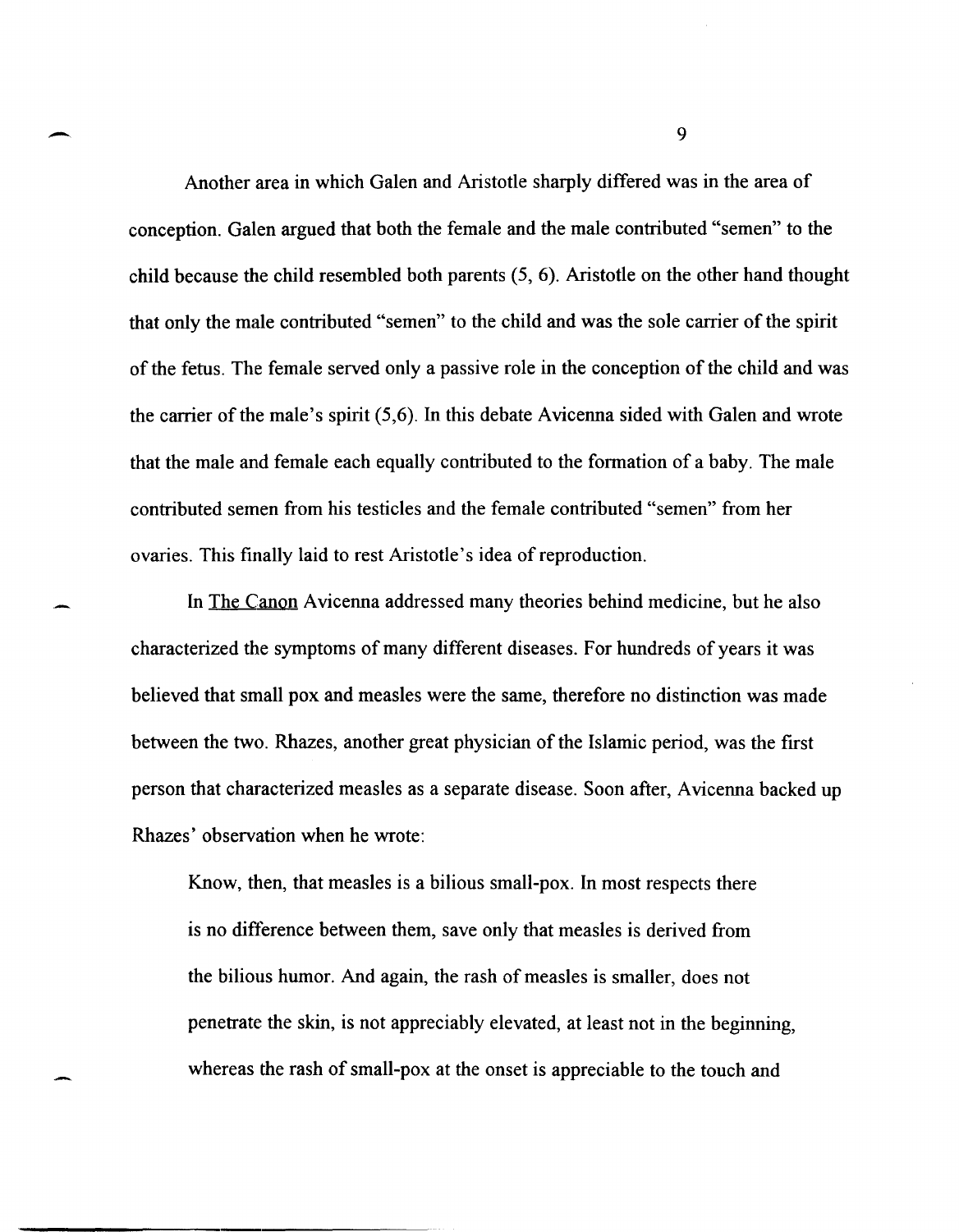is elevated. The individual spot of measles is smaller than that of smallpox and less rarely erupts on the eye. The physical signs of measles are nearly the same as those of small-pox, but the nausea is greater, the mental disturbance and inflammation is more severe, though the pains in the back are less. The rash of measles usually appears all at once, but the rash of small-pox spot after spot (2).

A vicenna not only lent credibility to new theories, but he also made some important contributions of his own. He was the first person to characterize the symptoms of meningitis and anthrax in The Canon, and it was his meticulous attention to putting the details of almost every disease known at the time in to one book that greatly served to organize the practice of medicine (7).

In Avicenna's lifetime little ground was broken in the field of surgery because of the lack of knowledge about the inner workings of the human body, the spread of infection, and anesthetics. Both the Islamic and Christian church had an edict against post-mortem examinations, so it was hard for physicians to really understand how the inside of the human body was put together (4). Most of the knowledge that surgeons and anatomists did have came from working with animals. There was also very little known about preventing contamination and disease once the patient had been operated upon. To try and deal with the spread of infection, A vicenna came up the practice of pouring wine, which contains alcohol, on the open wound (7). This was an advance in the prevention of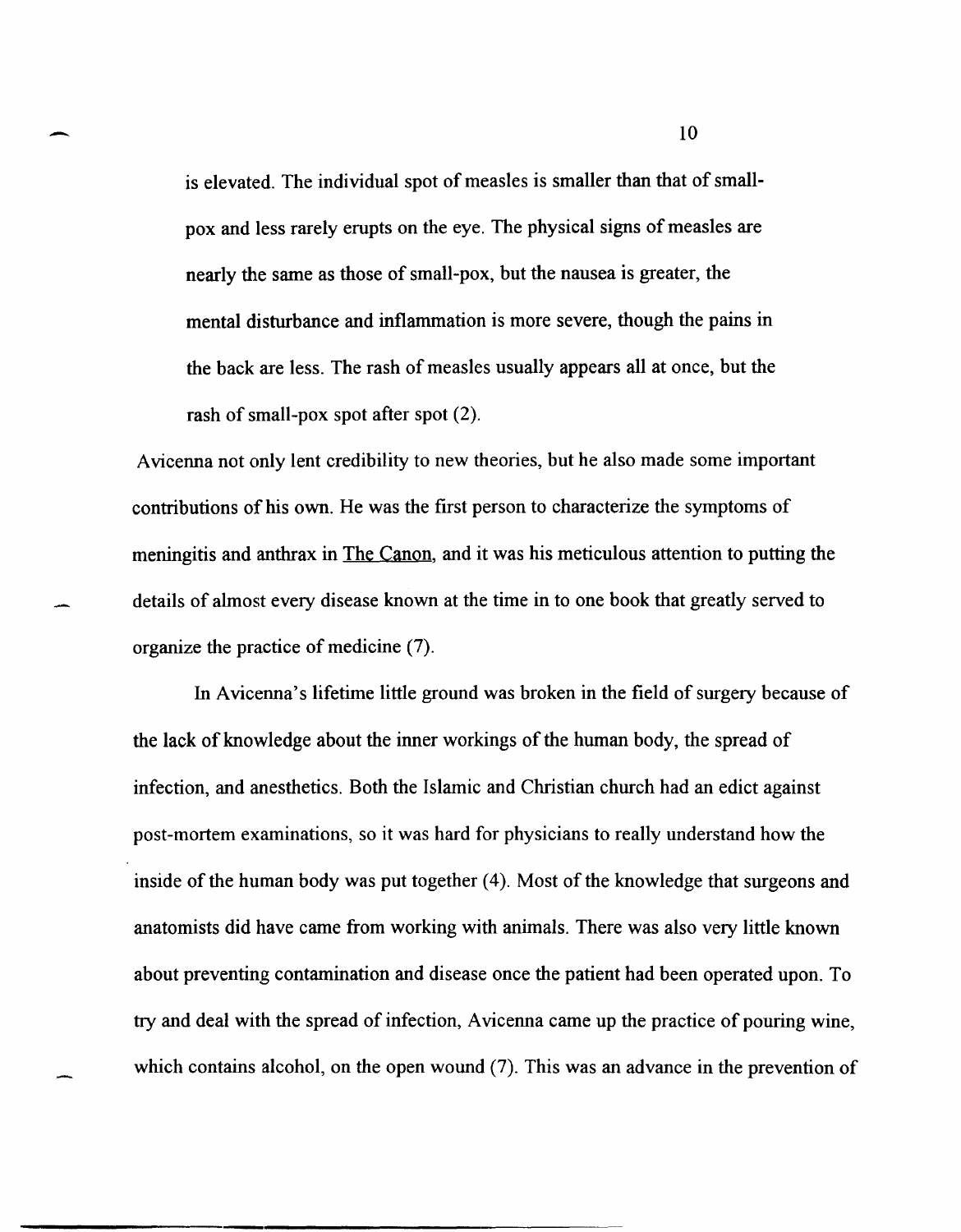contamination, but the chance of obtaining a secondary infection during surgery was still very high. Therefore surgery was avoided as long as possible and used only in cases where nothing else would work. If an extreme case absolutely required surgery, then the physician had to decide what to use as an anesthetic. In The Canon, Avicenna suggested the use of sweet-smelling moss added to wine if it was desirable to get the person unconscious quickly. If a deep state of unconsciousness was needed, then he recommended the use of darnel water mixed with wine or opium. He also added that black hyoscyamus could be boiled with mandragora bark until it became red and then added to wine (4). The whole surgical process was rudimentary at best, yet with all of these obstacles some surprisingly modem surgeries did successfully occur.

If a patient was in an advanced stage of cancer, then A vicenna believed that surgery was the only treatment that gave the patient any chance for survival. He taught surgeons to make a wide and bold excision, followed by the removal of the tumor. Next all of the veins that ran into the tumor were also removed and the area was cauterized (2). In order to sew the patient back up after surgery most physicians used thread, cotton, or silk to make the suture, but Avicenna championed the use of pig bristles because he believed they were less likely to cause an infection (2). If the patient survived the surgery, it was still not guaranteed that the cancer would never return. A vicenna wrote about a woman who had one of her breast's removed, but a few months later he found another tumor in her other breast (2). His treatment of cancer is very close to some of our modem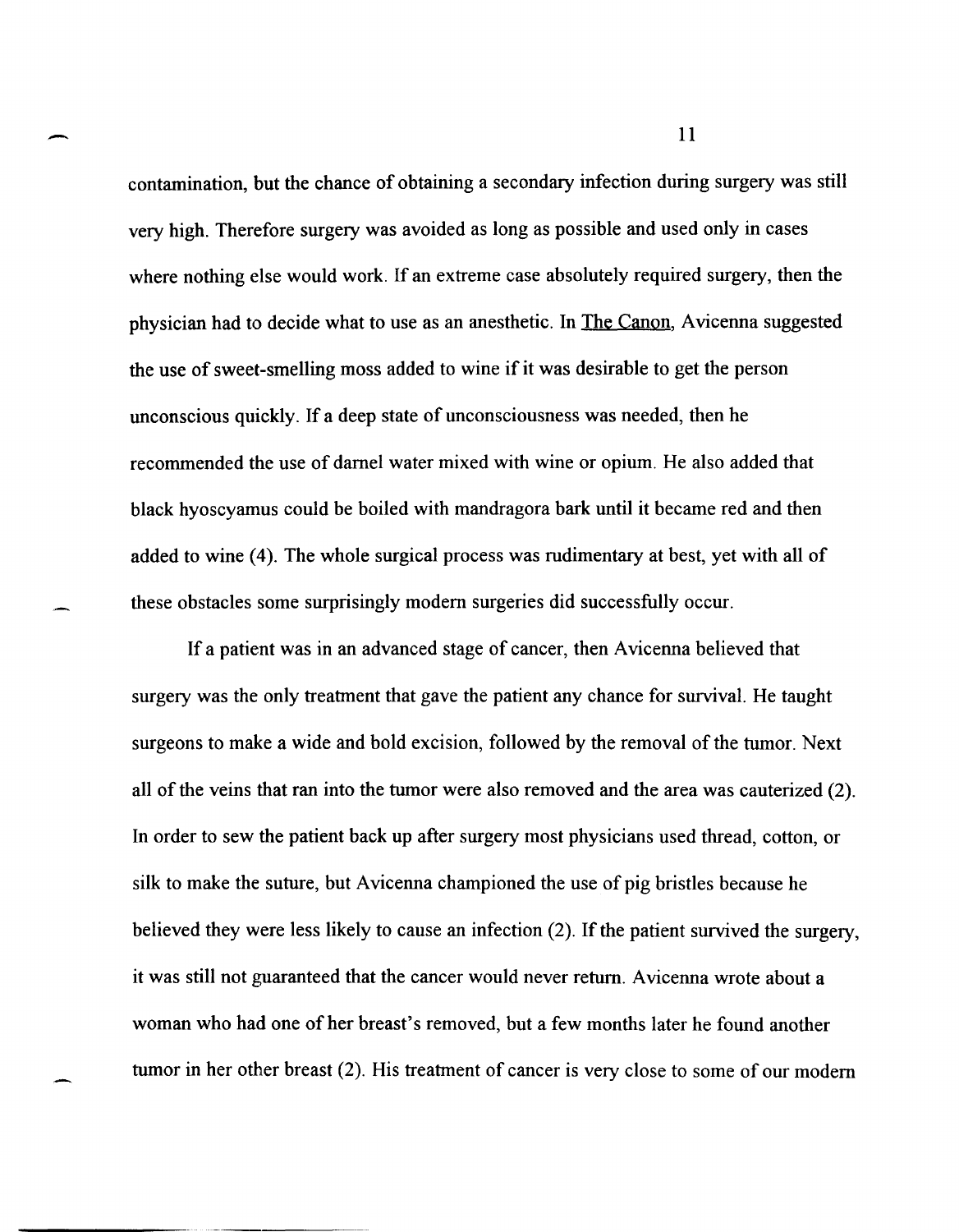day techniques, but due to the lack of technology of the time period the survival rate of the patient was much lower. It is amazing that under such primitive conditions physicians were performing procedures like mastectomies in order to save lives.

Avicenna realized that surgery was sometimes needed, but he tried very hard to find other non invasive ways of treating a problem before surgery was performed. If some kind of obstacle caused a closing of the urethra, most physicians made an incision into the urethra and then removed the obstacle, or they inserted a small tube proximal to the stricture (4). These processes were both invasive and carried a significant risk. A vicenna believed in placing a reed in the urethra and blowing down it in order to remove the obstacle. This procedure didn't expose the patient to as many secondary risks, and it was also utilized by Avicenna to cause an undescended testicle to descend (2).

The medieval physicians of the Middle East were surprisingly frank about sex, they were more open about sex then most of the Middle East is today (2). A vicenna wrote freely about the sexual drive of humans and discussed in detail the physical changes that occurred in the human body during sex. Sex was treated as a natural part of daily life, and all physicians became skilled in gynecology. In The Canon Avicenna spent a whole chapter discussing pregnancy. This was a departure from the long held belief that only midwives should deliver babies. He discussed how to induce labor by the use of drugs or instruments, and he also discussed how to manage difficult pregnancies (2). Since midwives were not skilled enough to read and understand The Canon, physicians must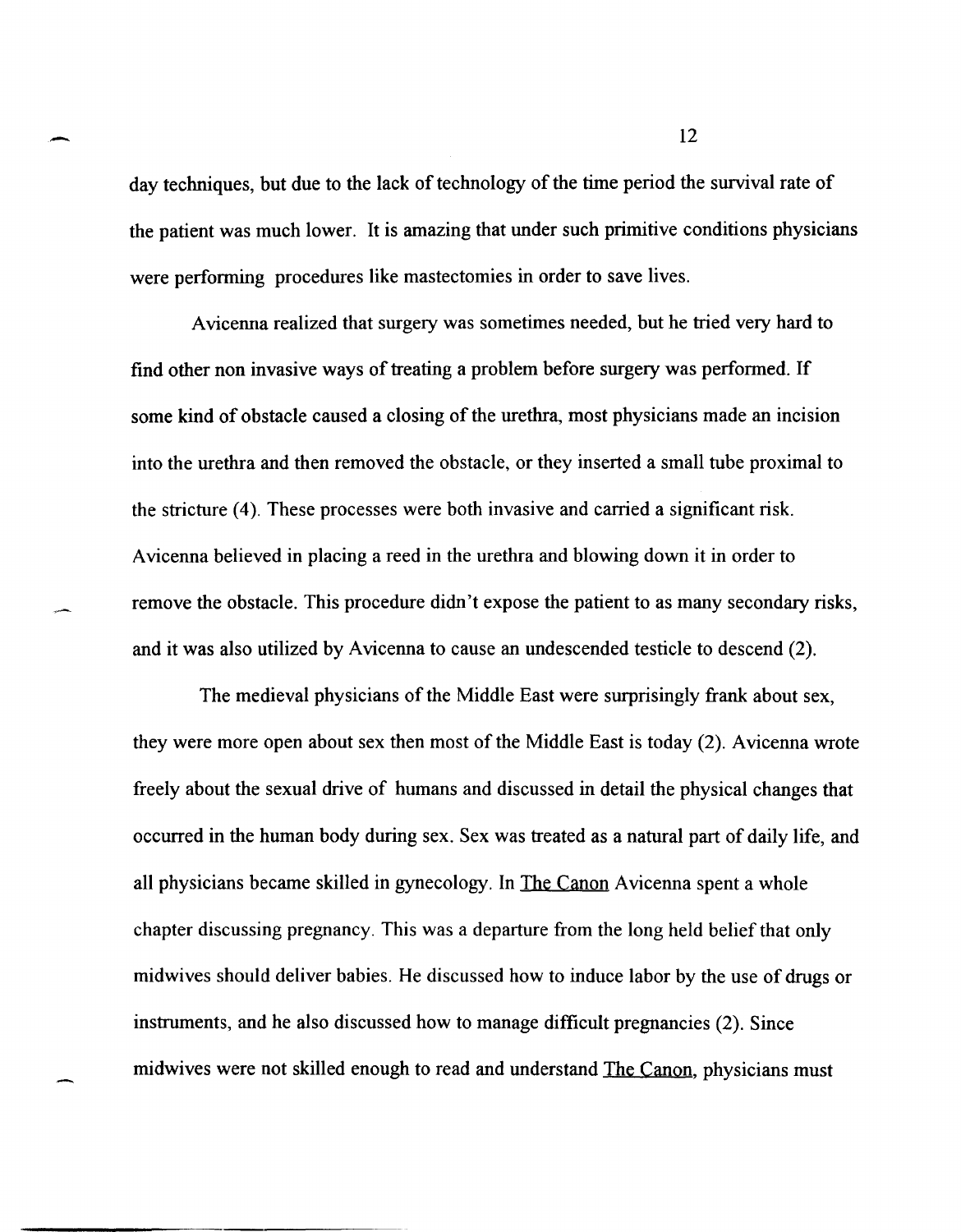have helped with the delivery of some children.

Avicenna's book, The Canon, exerted considerable influence on his peers, but it did not really influence Europe until the thirteenth century, about two hundred years after it was written. Michael Scot began translating Arabic books into Latin around 1285, but his translations were basically ignored (2). In the mid-thirteenth century and the early fourteenth century a growing number of translated Greek and Arabic books became available in Europe. Due to this, interest in Greek thought and medicine greatly increased. Since a lot of Arabic medical theories were built on Greek theories, interest in Arabic works also increased. The Canon was first introduced to European schools in Toledo, Italy. Toledo was not a school famed for its medical curriculum, but it did have a large collection of Arabic translations (5). After this initial introduction of The Canon to a European medical school, the book began to gain momentum and acceptance among a wider circle of universities and educated people.

In the beginning of the 1200's Ricardus Anglicus became the first documented person to teach Avicenna's theories to his students. In his book Anatomia vivorum he incorporated passages from The Canon and commented on them (5). Other scholars quickly followed and began incorporating some of Avicenna's ideas into their writing. A vicenna's principles soon began to accumulate a lot of written support and criticism. Following this exposure of Avicenna's theories, medical schools began to adopt his books for their classes. By the middle of the thirteenth century A vicenna had become an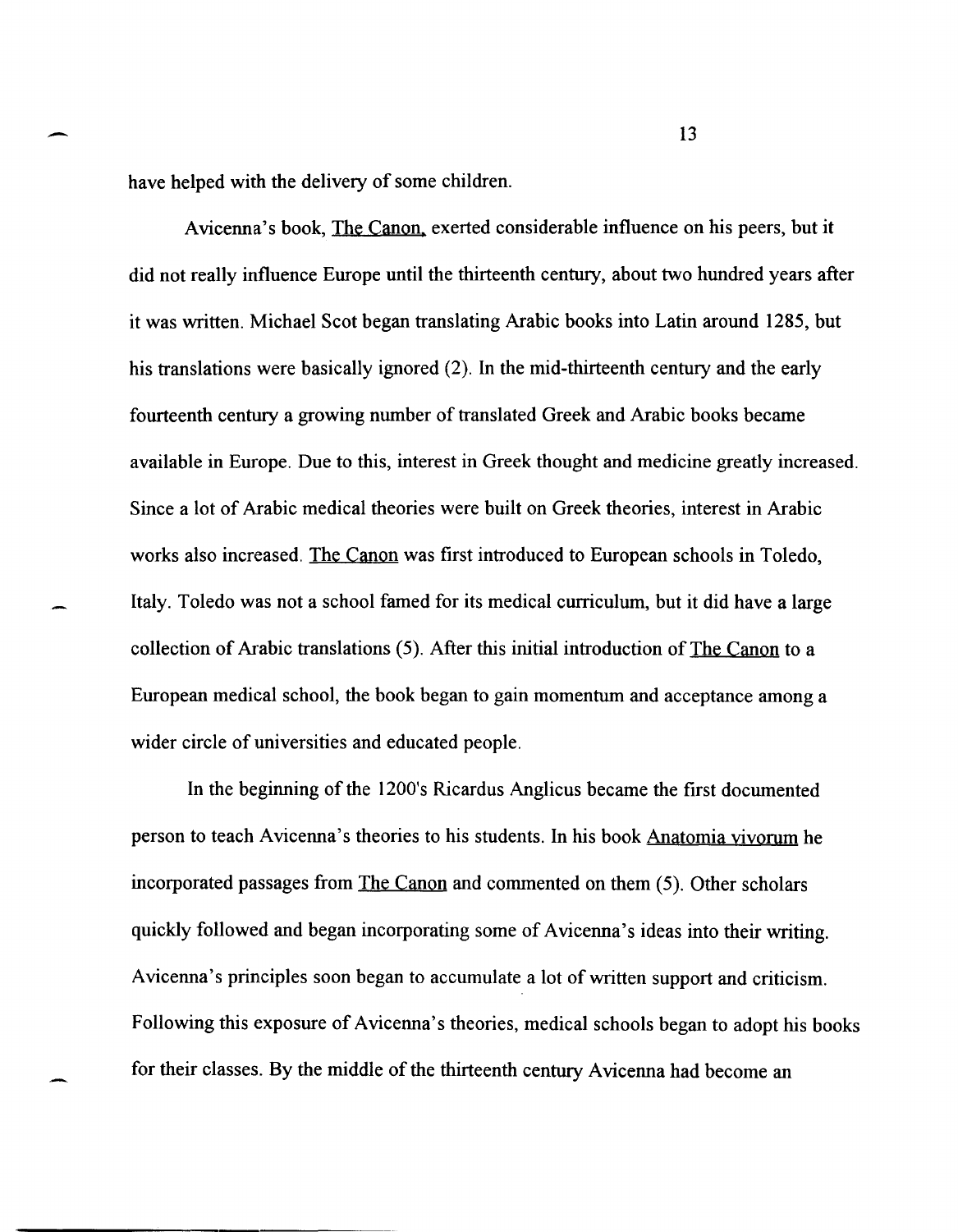indispensable part of medical and surgical teachings. The Canon became so widely accepted that it was used as a source for the formation of encyclopedias, and even monasteries overlooked the difference in Avicenna's religion and used his book to treat their sick (5).

A vicenna's books also generated considerable interest outside of the traditional European academic setting. His book, The Canon, was an essential part of every professional man's home library. His influence grew so great that the vernacular from his books was used in everyday settings. He even exerted a major influence in medieval Jewish medical culture (5). Jews were excluded from traditional European medical schools because of their religion, so they were forced to tum to non-European sources for their medical knowledge. Their main source became A vicenna.

With all of these other uses, The Canon's main purpose still remained its use in the European medical schools, especially those of Italy. The universities of Montpelier and Bologna were especially known for their in depth teachings of Avicenna's ideas (2). Every university had a copy of The Canon in its entirety, but very rarely did a school use the entire book as a textbook. Just the magnitude of it would prevent the whole book from being used (5). Instead sections of it were utilized to teach the students both the theory behind medicine and medicine's practical application. The theory, found in book one of The Canon, taught students about the general principles behind a specific diagnosis or treatment (5). The practical application of medicine, found in books one, three, and four,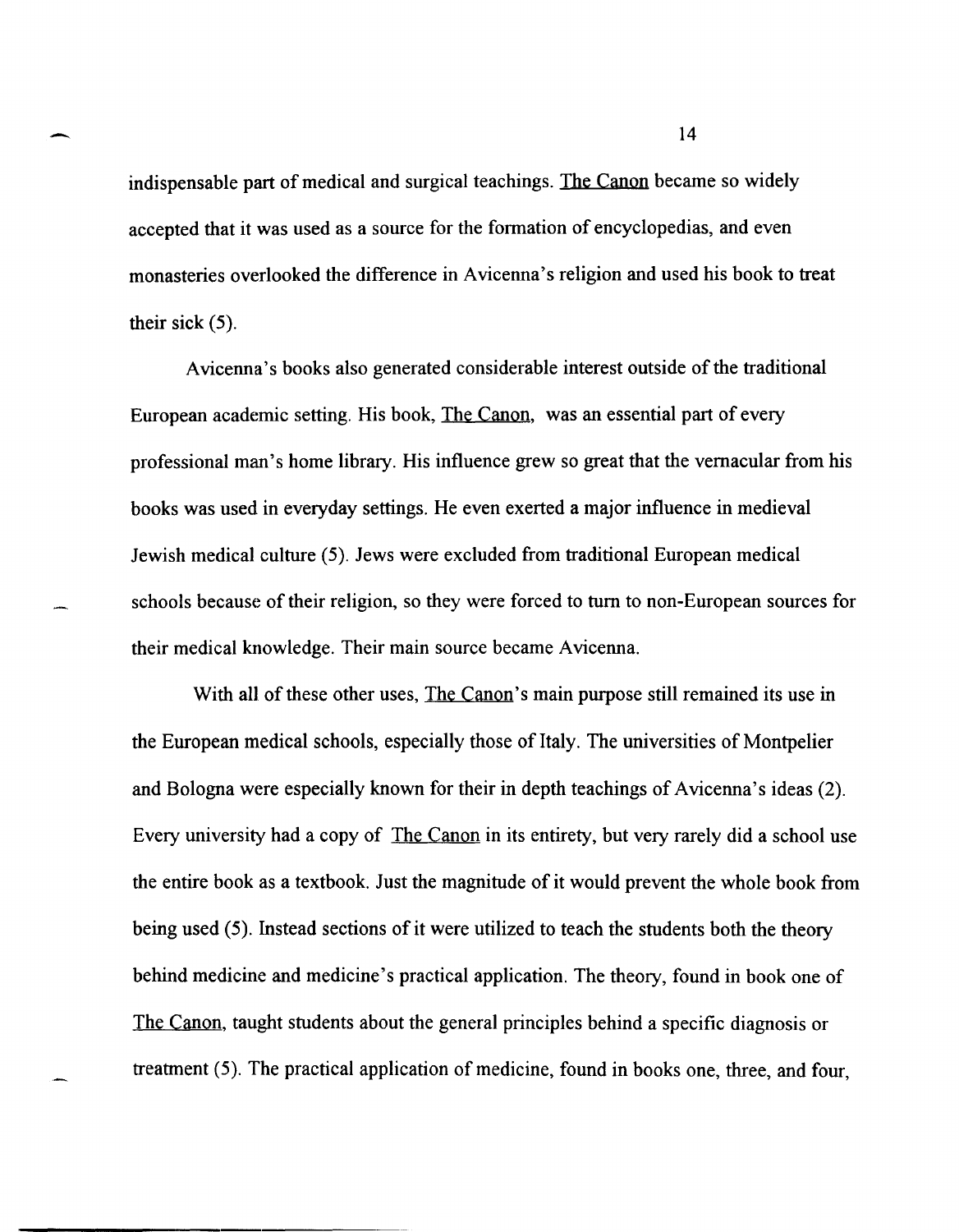was the most widely taught of the two branches. It was used to teach students exactly how to diagnose and treat a patient with certain symptoms (5). This division of The Canon into a practical and theoretical side eventually caused a distinct split in the curriculum of medical schools. Some medical school became centered on the theory of medicine, while a majority of other medical schools became centered on the practical side to medicine.

In addition to the general use of The Canon as a textbook, the University of Bologna in 1405 made a four year rotation of classes based around the practical side of Avicenna's teachings. In the third book of The Canon Avicenna described the symptoms and treatments of diseases moving from head to toe, therefore the Bologna method of teaching medicine was to divide each year into the study of the diseases of a certain section of the body. The first year was spent on the head and brain. The second year was devoted to the lungs, heart, and thoracic cavity. The third year was spent studying the liver, stomach, and intestines, and the fourth year was dedicated to the study of the urinary and reproductive systems (5). Bologna was different from most other medical schools because its curriculum was based solely around one book, The Canon.

In most medical schools The Canon was not the only source of knowledge, but it was used as part of an integrated system that used other translated Arabic and Greek books. This time period, therefore, also saw a resurgence in the support of both Galen and Aristotle as well as A vicenna. It was the supporters of the two Greeks that would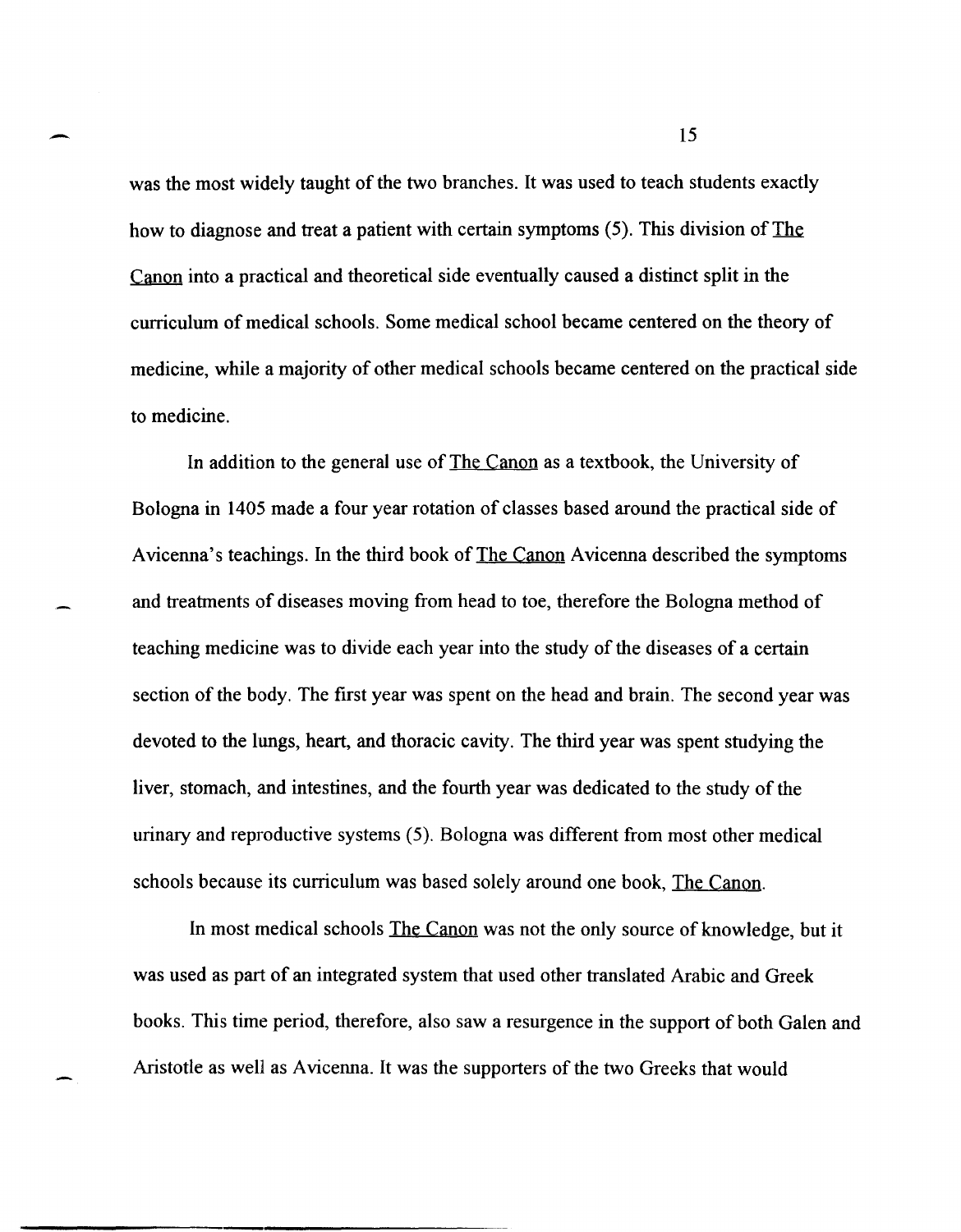eventually lead to the downfall of Avicenna's support and acceptance (2).

As more and more people came to accept and champion Greek thought, criticism of the Arabs increased. People began to believe that the Arabs had been misrepresenting Greek ideas (2). This caused a split of the medical schools into four distinct groups. One group was the Arabists; these people tried to find ways to support the works of A vicenna and other Middle Eastern physicians. Directly opposed to them were the Humanists, who wanted to tum back the clock past the Arabs and directly follow the teachings of the Greeks. Another group was called the Conciliators, and they tried to fmd the middle ground between the two extremes. Finally, there were the Experimenters, this group didn't follow the Greeks or the Arabs and wanted to move medicine forward without looking back (2). Eventually the Experimenters would win the battle and reorganize medicine.

In the 1500's opposition to the Arabs grew greater. Paracelsus lead a group of followers in a public burning of The Canon (2). He did this to protest the use of the book in any medical school, he also referred to Arabs as liars (2). By the 1600's Arabic medicine had become branded as that of charlatans and quacks (2). With all of this growing distrust of Arabic ideas, the use of Avicenna's book quickly declined until it was almost totally out of circulation, yet it did survive in a few places. The University of Brussels continued to lecture about Avicenna until 1909 (2). In general, the ideas of both Avicenna and the Greeks had become dated. It didn't take long before the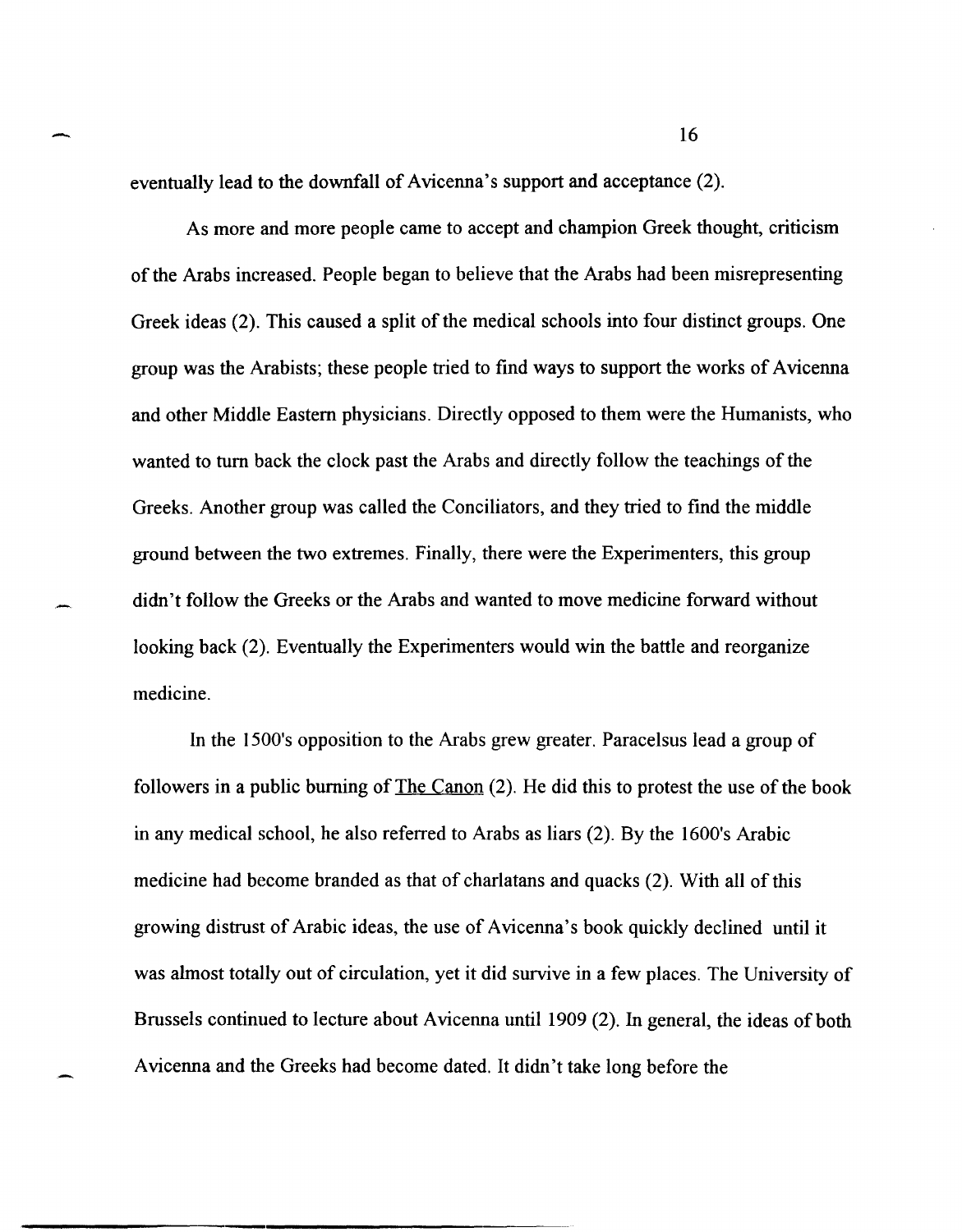Experimentalists began to discover new principles in medicine. This made the ideas of medieval physicians obsolete and finally closed the door on all of Avicenna's medical theories.

Even though this paper concentrated on Avicenna's contributions to medicine, he was not solely a physician. He also made many contributions to other parts of Persian civilization, especially theology. The Canon was Avicenna's most recognized book, but it was not the only revolutionary book that he wrote. He also wrote <u>Kitab Ashshifa</u>, the largest book of its kind ever written by one man. In it he discussed logic, natural science, psychology, theology, geometry, astronomy, arithmetic, music, and metaphysics (8). The most lasting affect that the Kitab Ashshifa had on Persian civilization occurred in the field of theology. In the medieval Middle East, Muslims were not encouraged to study the reasons behind the everyday actions of their religion, but A vicenna disagreed with this approach, so he became one of the first theologians to study the theories of Islam (8). All of his theological concepts rested on the theory that God is a necessary existent, and that there is a gradual multiplication of beings through enamination from God (8). This made him very unpopular with the established Islamic leaders, but they could not find a way to stop him. A vicenna became one of the theologians that started the movement towards the understanding of mystical theosophy that would mark the direction that Islamic philosophy would follow in the future, especially in Persia (8).

I found the research of this topic to be fascinating. The more research I did the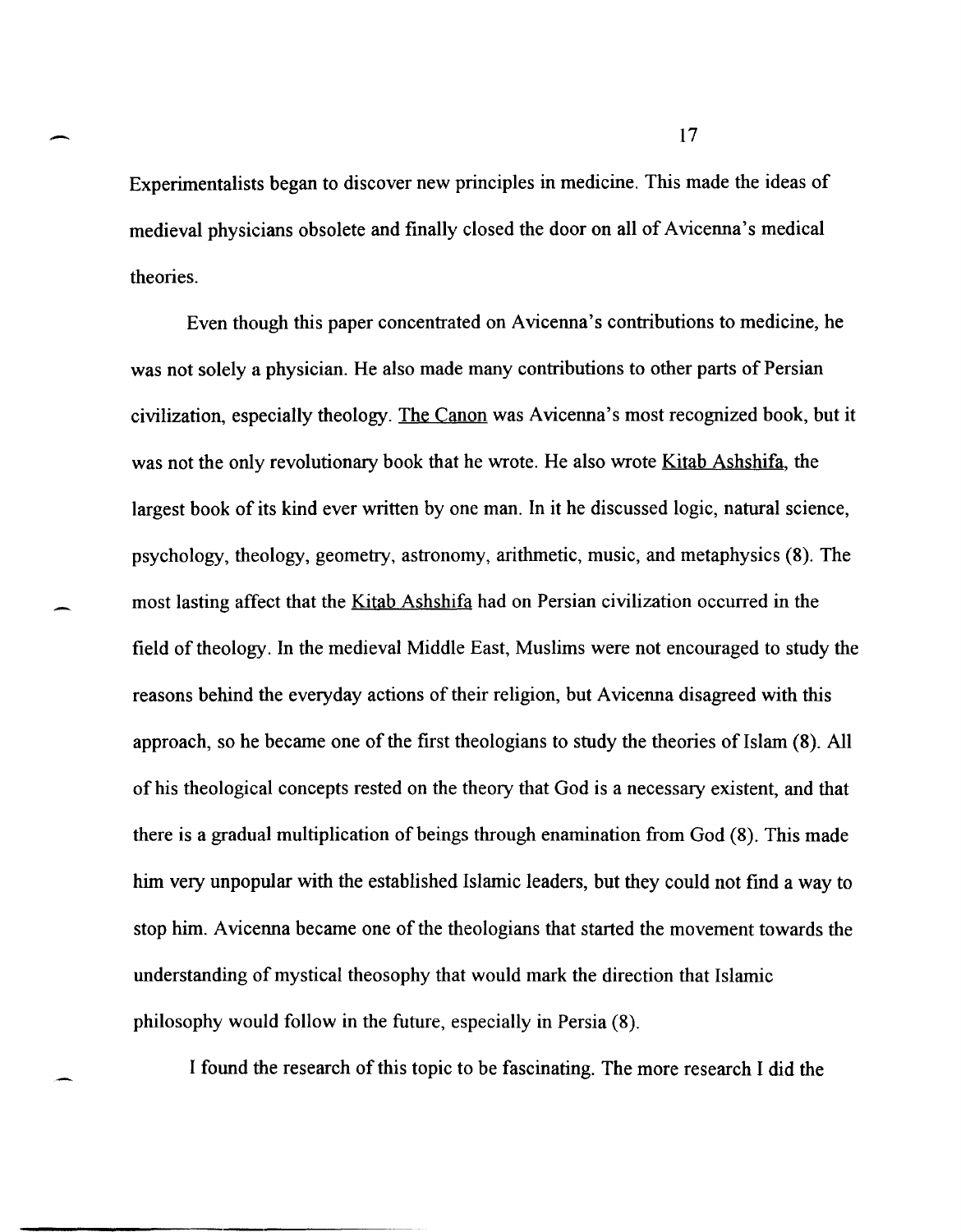more I began to notice an interesting trend in the books that I read. Each book characterized A vicenna in one of two ways. Either the author exalted him as a genius and a great physician, or the author downplayed his contributions to medicine. This was strange because I was reading two totally different accounts of the same person. On closer inspection, I believe that the differences in the attitudes of the authors to A vicenna had a lot to do with the author's own ideas and beliefs about the Middle East. If the author was of Middle Eastern descent, then he or she spoke of Avicenna in glowing terms. If, on the other hand, the author was not of Middle Eastern descent, then he or she was not as positive about Avicenna.

In The History of Medicine, Fielding Garrison (1870-1935) presented a very unflattering picture of Avicenna. He downplayed all of Avicenna's contributions to medicine by writing, "... the influence of The Canon upon medieval medicine was bad in that it confirmed physicians in the pernicious idea that ratiocination is better than firsthand investigation. It also set back the progress of surgery...". (9). He even wrote that A vicenna stupefied European physicians with his scribbling. Garrison did not stop at insulting Avicenna academically, he personally characterized Avicenna as, "...one who trod the primrose path at ease and died in the prime of life from the effect of its pleasures ... " (9). Next Garrison attacked the whole Islamic period by characterizing it as, "... tending towards the destruction and persecution of things of the mind..." (9). Overall, Garrison did not have a very good impression of A vicenna as a person or a physician. He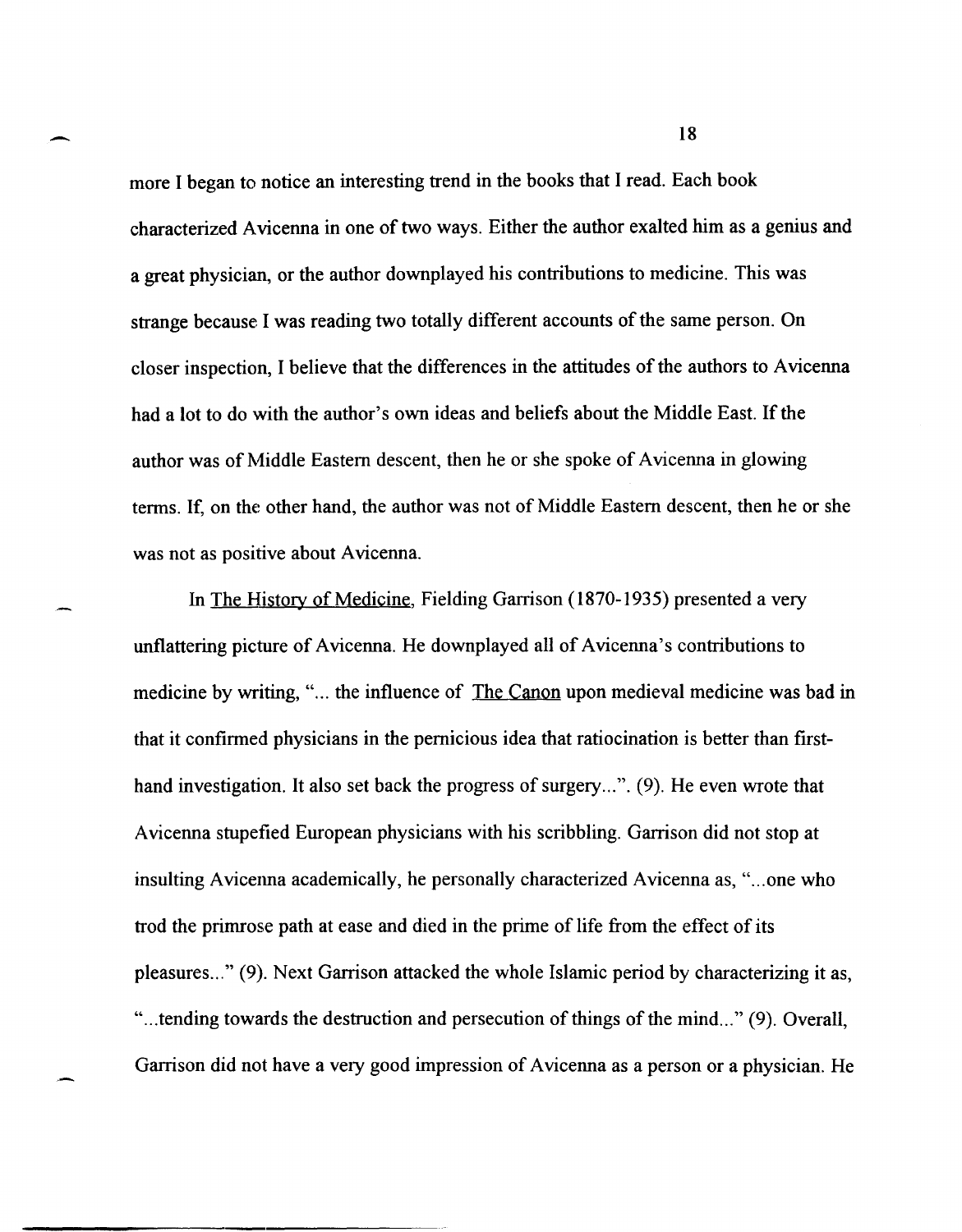even disliked the whole Islamic period. I believe that Garrison's portrayal was influenced by his job as a Lieutenant-Colonel, his membership in the US Medical Corp, and the time period that the book was written in (1921). His description of Avicenna and the Middle East is in stark contrast to that of Cyril Elgood's.

In A Medical History of Persia which was written in 1951, Cyril Elgood's portrayal of Avicenna was extremely positive. In contrast to Garrison's negative summarization of Avicenna's contributions to medicine, Elgood wrote that The Canon was, "... a great work that was the result of careful examination and much thought..." (2). Elgood's description of Avicenna's life was also very different from Garrison's. Elgood wrote, "... At this point there walks into the story one of the greatest men that this world has ever seen... He was the son of a middle class tax collector... who started with none of the advantages of life... yet became one of its leading citizens..." (2). Elgood specifically stated that A vicenna started out with no advantages, while Garrison said that A vicenna led a privileged life. These two authors each described A vicenna very differently. Once again, I believe that Elgood's view of Avicenna was influenced by his years spent in Teheran, Iran working as a physician.

The differences between Garrison and Elgood were just a few that I found while researching Avicenna's life. His theories elicited strong opinions from both those that supported him and those that were critical of him. This response has been the same since The Canon was introduced to Europe. One of the reasons for this difference might be that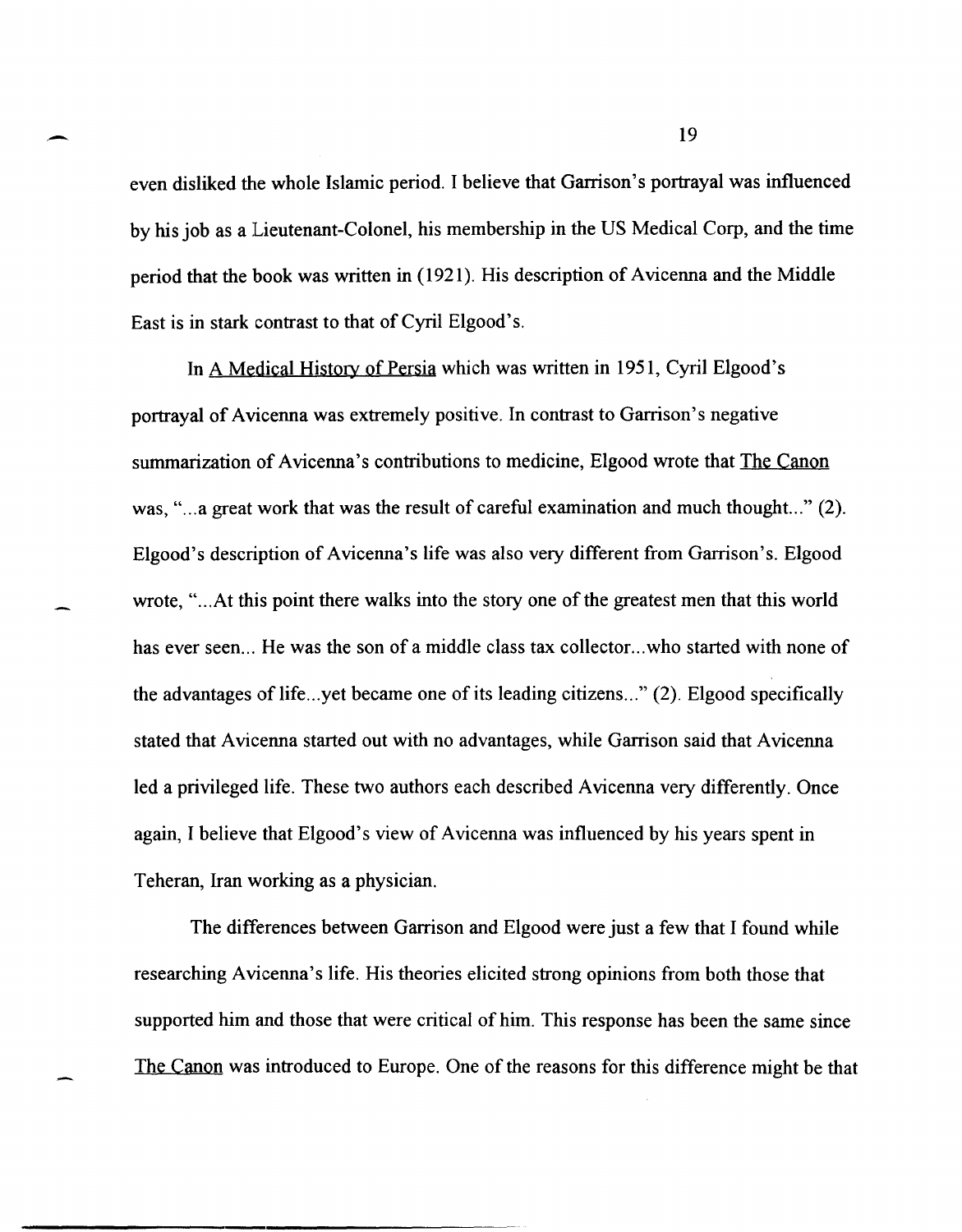it is very difficult to find an actual copy of <u>The Canon</u>, especially one that has been translated into English, therefore most of what is known about the book is second hand information. The same can be said about Avicenna's life. Even though an autobiography about his life does exist, it is debatable whether he actually wrote it himself. The autobiography is also very vague and mainly discusses his achievements (5). As long as no solid first hand information can be found about A vicenna, then his life and the amount of influence he exerted on the future of medicine is left open to the interpretation of each person.

--

-

No matter what one believes about A vicenna, one can not deny that his life has left a mark on Middle Eastern history. His theories not only in medicine, but also in philosophy helped shape the future civilization of Persia. Furthermore his book, The Canon, circulated around the world and for many years served as one of the primary textbooks of all medical students. His theories and ideas are well known, but A vicenna as a person still remains a mystery. Little is known about the type of person he was and what he felt, therefore all that anyone is left to examine his life by is his surviving books. Whether one believes that A vicenna was a genius or just a person that recycled Greek ideas, it can not be denied that he influenced the future of medicine.